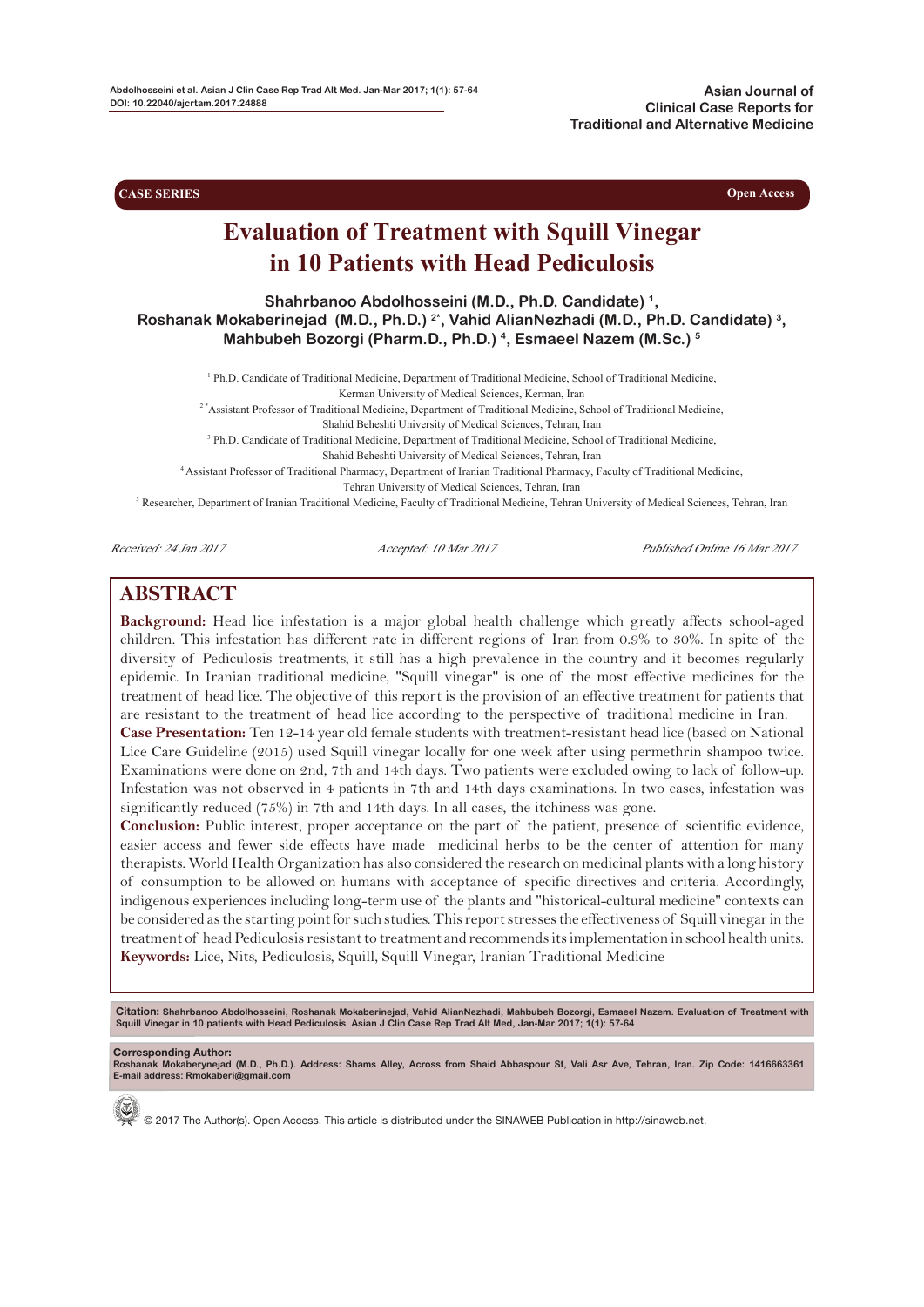### **Introduction**

Head lice infestation which is caused by "pediculus humanis var capitis" is a global health problem which greatly affects school-aged children. Different effective factors are associated with head lice such as social, economic and cultural level, population density and resistance to drug [1]. Evaluation of individuals with head lice has revealed that psychological distresses occur in these individuals along with physical symptoms which is important particularly in children [2]. Psychiatric adverse effects which may occur as result of social pressures on students can lead to their academic failure [3]. Existence of head or body lice or pubis crab louse in a person is termed Pediculosis. Head lice is the most common type of lice infestation especially within the age group of 3-11 years. In America, about 12.6 million people are infected with this infestation every year. Head lice mainly affects school children and their mothers. Its prevalence is by head to head contact and classrooms are the most common places of infestation. Age, gender (more common in girls) and some of the characteristics of hair (color and quantity) are among the predisposing factors. Adult lice can be more often found on the back of the head, neck and behind the ears. Scratching causes inflammation and secondary bacterial infection, scabs and cervical lymphadenopathy [4]. Head lice infestation is different in different regions of Iran from 0.9% to 30% [1]. In an evolution in Shahriar in 2001, head lice infestation among primary school students has been reported to be 15.8% [5]. In spite of the diversity of Pediculosis treatments, it still has a high prevalence in the country and it becomes regularly epidemic [6]. Ineffective lice killing compounds, incorrect use of effective factors, considerations related to toxicology and increase in the resistance of head lice to pesticides are among the causes of this high prevalence [7]. Individuals with any social and economic background are at risk of head lice. This infestation can be epidemic especially in primary schools. In addition, the infestation of this lice is more prevalent in girls than boys and is more common in children than adults.

Lice injects its saliva beneath the skin while sucking blood. This inoculation of waste and saliva under the skin causes itchy red bumps[8]. The main complication of lice is severe itchiness which makes patient to become frustrated, tired, stressed and sleepless and this can be one of the causes of academic failure in students. In general, complications of Pediculosis are: 1) Severe itchiness of skin as a result of inoculation of saliva and waste under the skin. 2) Scaling and thickening of the skin caused by excessive scratching. 3) Secondary bacterial skin infection such as impetigo owing to excessive scratching. Head lice sometimes causes swelling and pain in lymph glands behind the ears, head and neck [9]. In Iranian traditional medicine sources, several different oral and topical medicines have been referred to as treatment for Pediculosis. Topical medications used for treating lice must be solvent (solvent for thick material subcutaneous), dryer (to dry thick moisture) and make them come out from under the skin [9]. In Iranian (or Persian) traditional medicine Vinegar is one of the medicines that possesses these qualities  $\lceil 10 \rceil$ . Vinegar refreshes and opens the pores (Jail in traditional medicine) and has the ability for drying (Mojaffif in traditional medicine), penetration, tendering (Mollatif in traditional medicine), stubbing (Mohallil in traditional medicine) and fragmenting (Moghattia in traditional medicine), provides a path for wastes beneath the skin to come out and halts the process of creating Lice [10]. It is possible that vinegar has a direct effect on the removal of lice and loosening the connection of nits on hair. Squill has been known to Egyptians, Greeks and Persians from thousands of years ago with scientific name of Drimia maritima (L.) Stearn and generic name of Squill [9]. Chemical substances creating Squill are glycoside, flavonoids and stigmasterol [11]. Anti-insecticidal properties of Squill are due to its carboxylic acid, zatidine, bufadienolide, scillglaucoside and proscillaridine[12-13]. The effects of high doses of Squill on chromosomes have been evaluated for the use of this plant as Biopesticide [14]. This study establishes that the use of Squill as pesticide has greater safety and health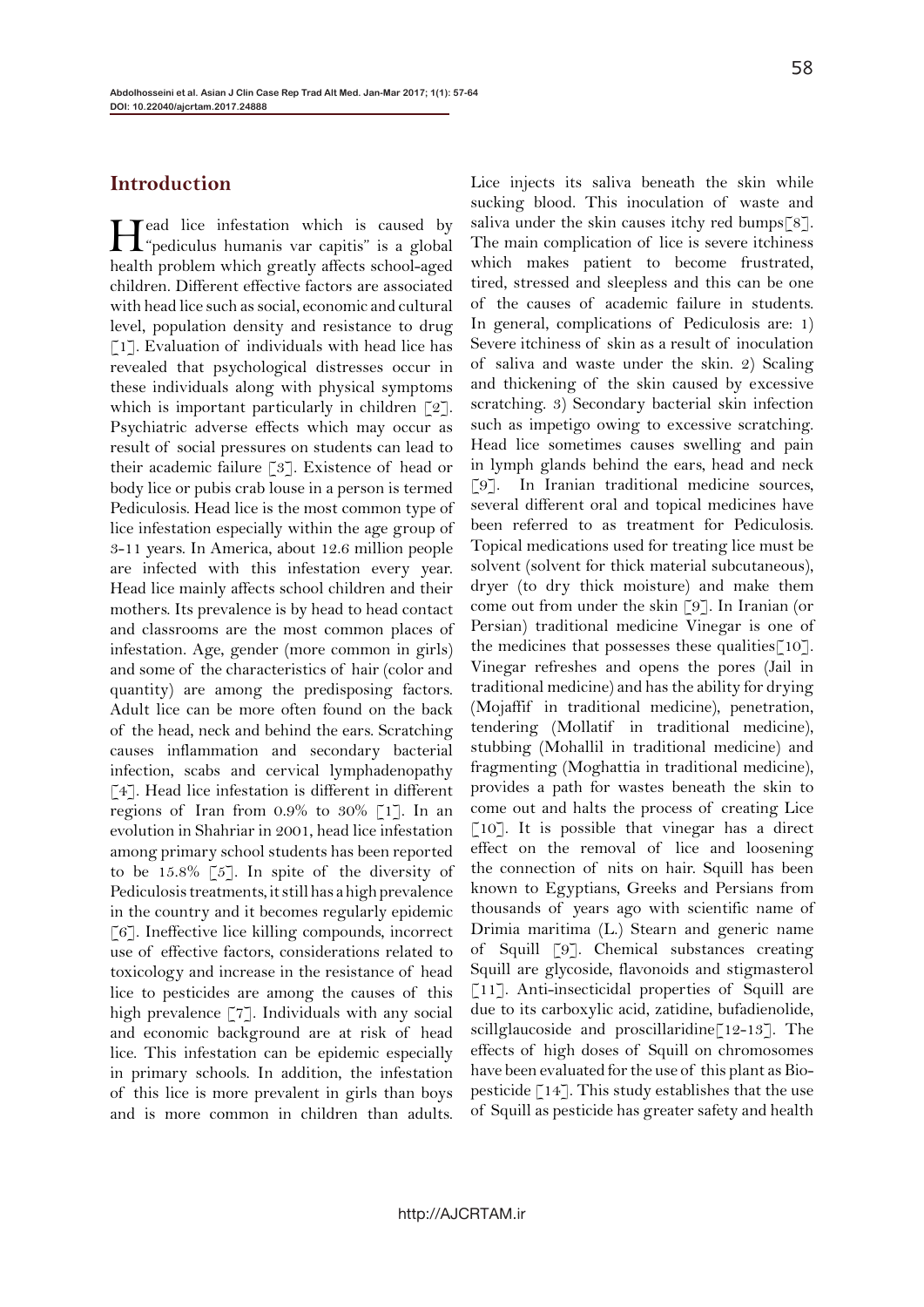properties compared to chemical pesticides. The triflumuron effects of this plant have also been demonstrated [14]. Squill has been defined as a sort of pear-shaped onion in Iranian traditional medicine which grows in the mountains and plains and it is called desert onion for this reason and since it kills rats, it is also famous as "rats' onion". Its nature is in the third degree of warm and dry [15]. Traditional medicine sources have identified the toxicity of this plant and methods have been provided for treating its toxicity  $\lceil 16 \rceil$ . Different processes have been stated in Iranian traditional medicine sources for modifying Squill and reducing its toxicity and increasing some of its therapeutic effects, one of which is creation of Squill vinegar by employing different methods  $\lceil 17 - 18 \rceil$ . Different therapeutic effects have been mentioned for Squill vinegar such as "excretion of toxins in the case of topical use" [19]. The aim of this report is clarifying the effectiveness of Squill vinegar in the treatment of head Pediculosis resistant to treatment.

#### **Case Presentation**

#### **Medical History and Examination according to Modern Medicine**

Ten female student aged 12 to 14 years old Ten female student aged 12 to 14 years old who were residents of the Shahryar in Tehran providence were among the cases of head lice who did not respond to 1% permethrin shampoo and entered the study with their own consent and that of their parents. These individuals were under treatment based on National Lice Care Guideline (2015) before referral in this manner that they made dry hair completely wet with 1% permethrin shampoo, massaged the shampoo thoroughly into the scalp and hair shaft and washed their hair with water after ten minutes. Treatment is repeated after one week [10]. Patients were excluded in case of scratches or wounds in the head [20].

Inclusion criteria included being 12-14 years old, not having wound and also evidence of at least 3 living lice and 10 lice eggs on the scalp with magnification of 10X. One of the cases had severe infection (above 10 lice), Body Mass Index (BMI) above 25 and a curly hair. Patients and

their parents were very concerned on admission due to lack of response to previous treatment. Diagnostic criteria include the following: 1) "Suspicious" cases: itchiness in infested population. 2) "Potential" cases: existence of skin lesions with or without infection and topical lymphadenopathy in the area behind the ears and observance of nits in hairy areas. 3) "Definite" cases: observance of nits and lice in addition to mentioned clinical specifications [10].

In this study, observance of lice or nit and detection of infection and its severity were executed by a doctor. Scalp hair, hair on the back of the head, neck and above the ears were examined and results were recorded [7]. All ten examined cases were among "definite" cases of lice infestation. Information about the infested individuals such as name, surname, age, nationality, place of residence, population household, parents' education, parents' income, population class, number of showers per week and hairstyle were collected using "information form"[21]. Health tips such as personal hygiene, regular bathing, combing of the scalp several times a day, regular cleaning and washing of combs, clothing, scarves, hats and other personal items, brushes, washing clothes and linens in hot water for 30 minutes or using washing machine and dryer and regular ironing of clothes especially its seam, avoiding contact with personal items and clothes of infected individuals, not using hats and combs and brushes of others and treatment of all family members were taught to individuals and their families  $\lceil 10 \rceil$ .

#### **Medical History and Examinations according to Iranian Traditional Medicine**

All patients were female who have greater cold and wet temperament compared to males from the perspective of traditional medicine which leads to greater risk of lice infestation.

#### **Treatment**

#### **Measures to Protect Health and Nutrition:**

Some of these measures such as personal hygiene were done in form of routine and modern trainings of lice treatment due to similar opinion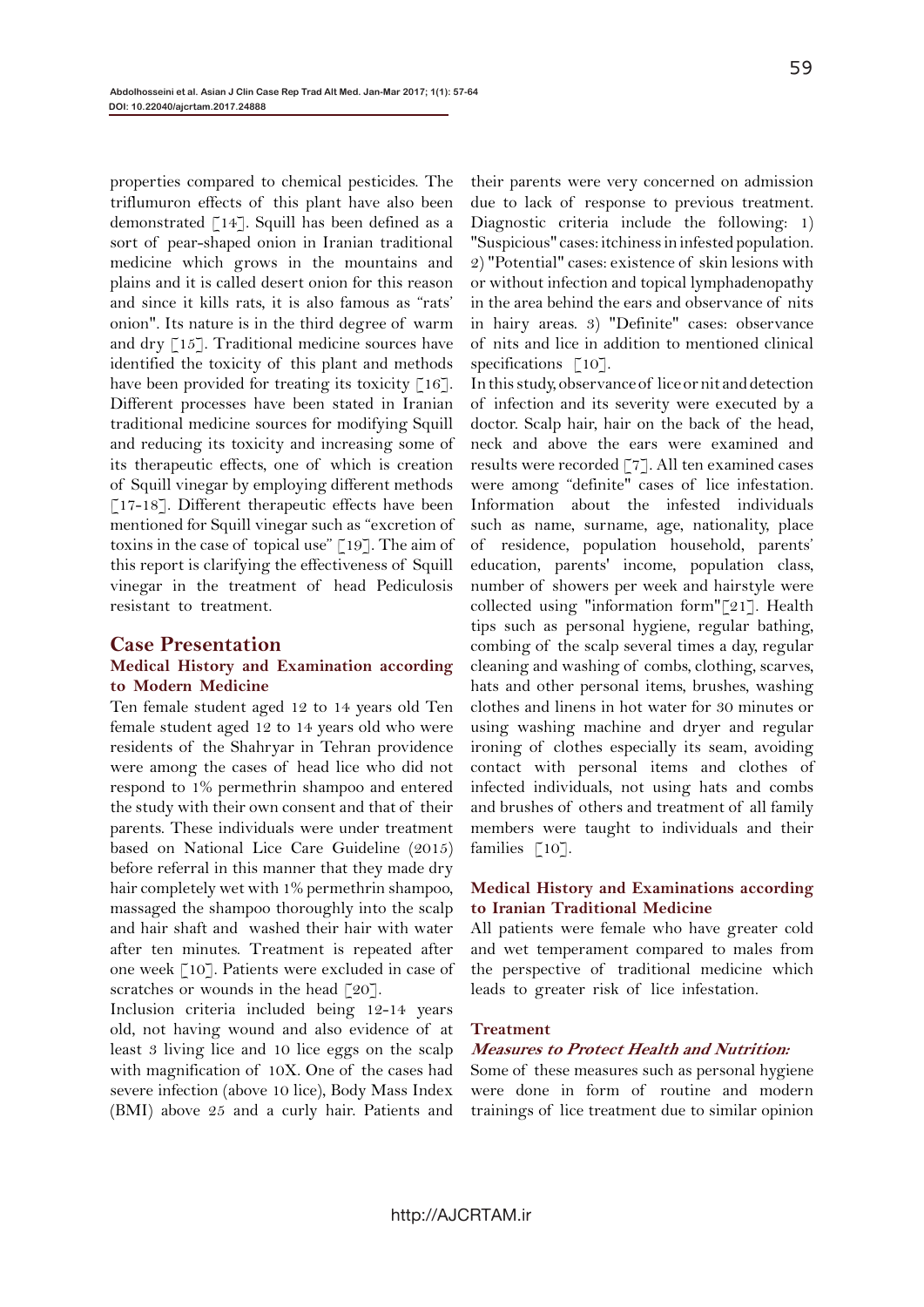of traditional and modern medicine but measures for improving nutrition were not performed in these patients

#### **Pharmaceutical Measures:**

Topical application of Squill vinegar: it must be used once daily for a week in this manner: initially, hair must become wet for 30 minutes using towel soaked in vinegar in a way that the hair is completely soaked in vinegar. Afterwards, hair must be completely combed with fine-toothed comb soaked in vinegar  $\lceil 20 \rceil$ . The results of the treatment were evaluated by medical examiner during the re-examination on 2nd, 4th, 7th and 14th days. In this study, successful treatment was considered to be lack of observation of lice and nit in physical examination and not having scratch or lymphadenopathy behind the ears and neck and failure of treatment was considered to be observation of the above matters and existence of the above clinical symptoms  $\lceil 10 \rceil$ .

#### **Treatment Results**

From the ten cases who were treated with Squill vinegar, three cases were excluded due to lack of referral. In five cases, infection with lice or nits was not found in any area of the head or ears in 7th and 14 days of treatment. Itchiness was completely resolved in these five cases. The infestation also significantly reduced (75%) in two other cases in 7th and 14th days. Itchiness was also resolved in these cases.

#### **Discussion**

Head Pediculosis is among the major health problems in schools in the country [22]. Psychiatric adverse effects which may occur due to social pressures on students can result in their academic failure [3]. On the contrary, we need more effective treatment methods owing to high prevalence of Pediculosis, existence of ineffective anti-lice compounds, incorrect use of effective factors, considerations related to toxicology and increasing resistance of lice to pesticides[7]. This report aims at introducing one of these methods. Patients examined in this study had resistant head lice and did not respond

to treatment with 1% permethrin shampoo. Iranian traditional medicine (ITM) considers the cause of lice to be thick moisture which is beneath the skin under the effect of slight heat (to an extent that it does not have the power to release this moisture from pores) and can live with a mild infection. Individuals afflicted with this disease usually consume concentrated foods, are inactive and change their clothes and take shower infrequently<sup>[9]</sup>. ITM sources enumerate the causes of infestation as follows: Nature of the body sends some of the waste close to the skin for disposal. Some of these materials are not disposed for several reasons such as high concentration and are accumulated under the skin. That is why from the perspective of Traditional Iranian Medicine philosophers, individuals who have poor hygiene or does not change their clothes frequently or have the habit of eating wrong and bad foods (which causes concentrated wastes) are affected by this disease. Therefore, the basis for the treatment of lice in Iranian traditional medicine is reducing the production of thick humidity as well as analyzing and getting rid of the remaining moisture levels under the skin. That is why - topical medications are used along with general treatments such as modifying diet, phlebotomy, and diarrhea and etc. to dry out and extract thick material under the skin. The treatment of lice in Iranian traditional medicine is based on three principles: 1) Enema: or the same public cleansing of body using hygiene instructions (reforming nutrition, clothing, personal hygiene, etc.), phlebotomy, diarrhea and.etc. 2) Topical measures: which dry and weaken subcutaneous moisture and eliminate them from the pores. These topical measures include measures such as bathing using different materials and rubbing and poultice of a variety of drugs. 3) Oral lice medicines[9].

Based on Iranian traditional medicine, females have greater cold and wet temperament compared to males from the perspective of traditional medicine which leads to greater risk of lice infestation. On the contrary, with the onset of autumn, coldness in this season causes compression and tightness of the skin pores which leads to less erosion of skin moistures and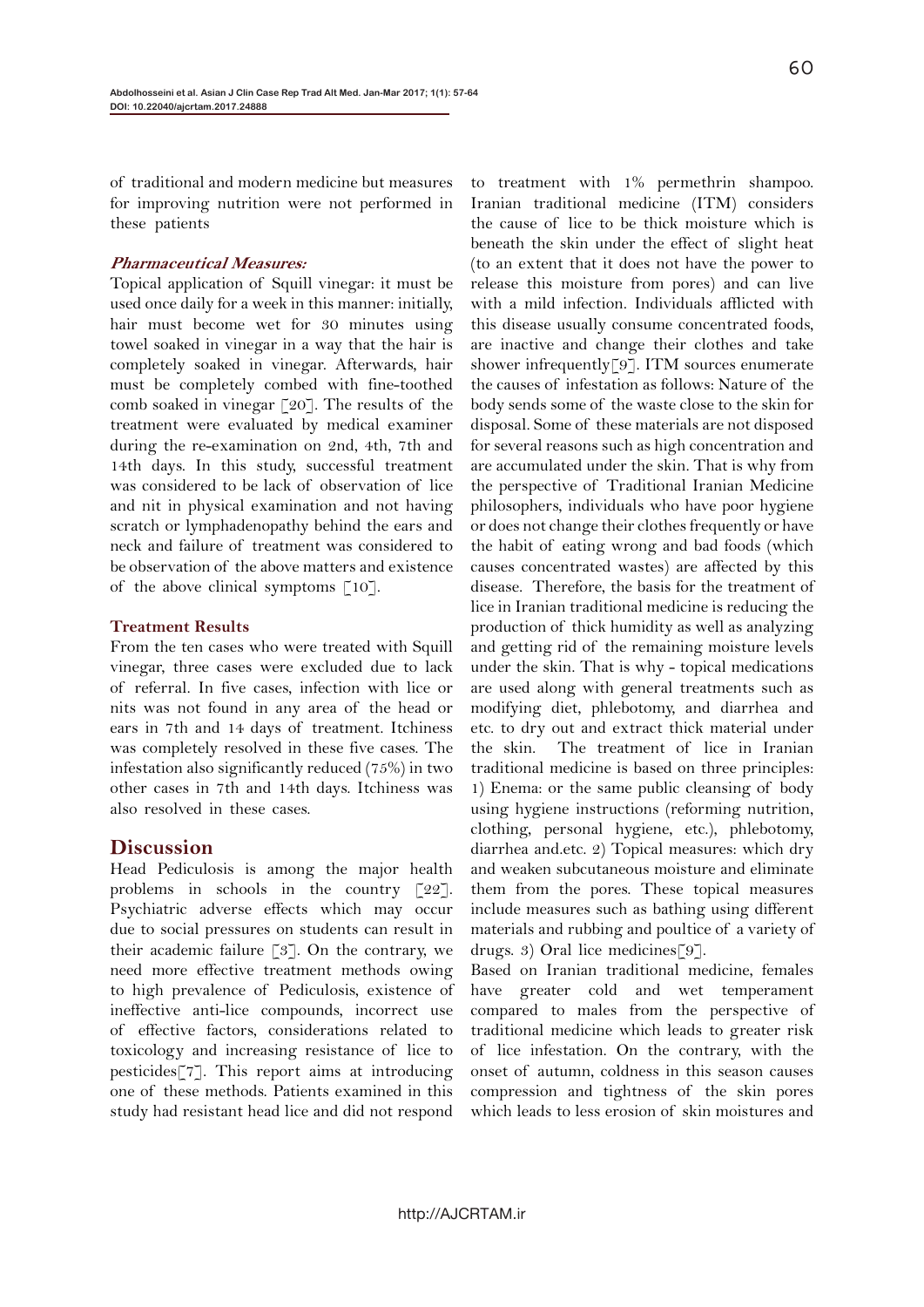greater retention of material beneath the skin and this causes the higher prevalence of lice in the school season. Overeating, eating different thing with each other, eating concentrated foods like pasta and all sorts of fast food and slimy foods such as milk, poor digestive system and etc. which can be observed more in children and adolescents of these days on one hand and low activity and changing of lifestyle on the other hand can increase the potential of lice infestation [9]. Treatment of lice in Iranian traditional medicine comprises three principles of general cleansing of body, topical measures and oral medicines. Vinegar has a special place among medicines commonly used in the topical treatment of lice because it refreshes and opens the pores and has the ability for dying, penetration, stylization and segmentation, provides a path for wastes under the skin to come out and stops the process of creating lice [9]. It is possible that vinegar has a direct effect on removing of lice and loosening the connection of nits in hair  $\lceil 23 \rceil$ . Given the fact that Squill vinegar has functions stronger than regular vinegar and especially since its topical use has been confirmed by traditional medicine books, in this study, effects of its topical use on the treatment of head lice resistant to treatment with 1% permethrin shampoo were discussed.

#### **Conclusion**

Head lice is one of the health challenges in the globe and in our country in which its prevalence and resistance to current treatments are increasing for numerous reasons. Psychological effects of infestation as well as concerns of families of patients resistant to treatment along with significant side effects of conventional therapies in addition to observations based on occasional shortage of medicines in pharmacies made us search for alternative solutions in the field of Iranian traditional medicine. Increasing attention of the scientific community, emphasis of World Health Organization and public interest in alternative medicine and complementary therapies along with greater effectiveness and fewer side effects and cost of such treatments increase the hope of its success. In this study, one

of the traditional medicine treatments which is a typical application of Squill vinegar was evaluated which led to positive results. The authors and researchers in this article designed a research to achieve better and more accurate results in order to evaluate the effectiveness of this medicine on this disease with a greater sample size.

# **List of Abbreviations**

BMI: Body Mass Index ITM: Iranian traditional medicine

# **Competing Interests**

The authors have no conflict of interest in the publication of this article.

# **Contributing Authors**

This article is the result of therapeutic activities of Dr. Shahrbanoo Abdolhosseini, Dr. Shahrbanoo Abdolhosseini and Dr. Roshanak Mokaberinezhad and Dr. Vahid Alian Nezhadi contributed in the documentation and development of this article. Dr. Mahboubeh Bozrgi created the herbal medicine used in this research and the basic idea and method of usage in this research are for Hakim Esmail Nazem.

# **Acknowledgments**

The authors thereby thank the patients and their families for their participation and cooperation in this therapeutic process.

#### **References**

[1] Saghafipour A, Akbari A, Noruzi M, Khajat P, Jafari T, Tabaraie Y, Farzinnia B. The Epidemiology of Pediculus Is Humanus Capitis Infestation and Effective Factors in Elementary Schools of Qom Province Girls.Qom University of Medical sciences journal 2012; 6(3, 23): 46-51.

[2] Oh JM, Lee IY, Lee WJ, Seo M, Park SA, Lee SH, Seo JH, Yong TS, Park SJ, Shin MH, Pai KS, Yu JR, Sim S. Prevalence of pediculosis capitis among Korean children. Parasitol Res 2010; 107(6):1415-19.

[3] Dorudgar A, Sadr F, Syyah M, Dorudgar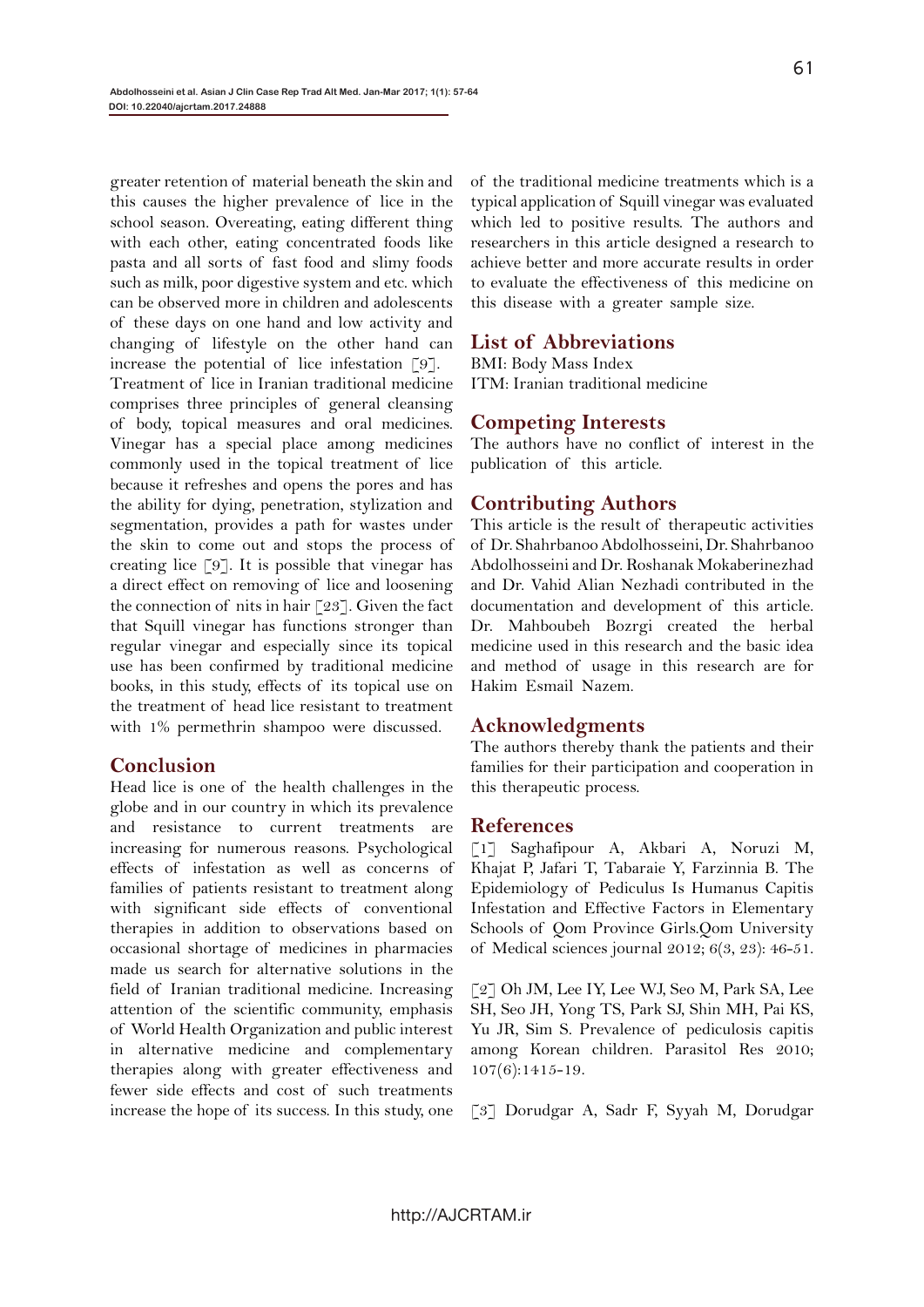M, Tashakkor Z, Doroodgar M, Prevalence and associated factors of head lice infestation among primary schoolchildren in city of Aran and Bidgol (Esfahan Province, Iran), Journal of The Iranian Institute For Health Sciences Research 2011; 10(4): 439-47.

[4] Ansarin H, Tousi, P, Comprehensive Textbook of Dermatology, Tehran, Cultural Institute Teimourzadeh publishing, publishing healer; 2001.

[5] Bashiri BH, Eslami G, Fallah F, Valaie N, Prevalence of primary school students' head lice and lice-killing effect of pollution, Pazhohande 2002; 6(4); 355 -359.

[6] Zahirnia AH, Taherkhani H, Bathaie J N, Shampoos of three d-phenothrin 0.2%, lindane and permethrin 1% in the treatment of head lice infestation in elementary school students, Journal of Mazandaran University of Medical Sciences 2005; 15(49): 16-24.

[7] Mumcuoglu KY. Prevention and treatment of head lice in children. Pediatric Drugs 1999;  $1(3):211-18.$ 

[8] Shirvani GH ,Shokravi A, Ardestani M. Effect of designed health education program on knowledge, attitude, practice and the rate Pediculosis Capitis in female primary school students in Chabahar city. Shahrekord University of Medical Sciences Journal 2011; 13(3):25-35.

[9] Ibn Sina H. Al-Qanon fi Al-Tibb. Beirut: Alaalami Library; 2005.

[10] Aghili Khorasani MH. Makhzan-al-advia (Persian), Correction: Shams Ardekani MR, Rahimi R, Farjadmand F. Tehran: Andishe Zohor pub; 2010.

[11] Therese G, Evans W, Pharmacognosy, Translated by Afsharypuor S, Isfahan: Isfahan University of Medical Sciences and Health Services; 2002.

[12] Vaklavas C, Chatzizisis YS, Tsimberidou AM.Common cardiovascular medications in cancer therapeutics. Pharmacol Ther. 2011 May; 130(2):177-90.

[13] Jha S, Sen S. Sterols in different cytological races of Urginea indica. Phytochemistry 1981; 20(6): 1442-43.

[14] Hassid E, Applebaum SW, Birk Y. Azetidine-2-carboxylic acid: a naturally occurring inhibitor of Spodoptera littoralis (Boisd) (Lepidoptera: Noctuidae). Phytoparasitica1976; 4(2): 173-83.

[15] Pascual-Villalobos MJ. Anti-insect Activity of Bufadienolides from Urginea maritima. In: Janick J, Whipkey A. Trends in new crops and new uses. ASHS Press; 2002.

[16] Bozorgi M, Amin GH, Shekarchi M, Rahimi R. Medicinal Plants of the Genus Drimia: a Review on Traditional Uses, Phytochemistry, Pharmacology and Toxicology. J Tradit Chin Med 2015.

[17] Mir MT, Culture and Terminology Iranian Traditional Medicine, Tehran: Tehran University of Medical Sciences; 1997.

[18] Salehi M, Setayesh M, Mokaberinejad R. Treatment of recurrent ovarian cysts and primary infertility by Iranian Traditional medicine: A case report. Journal of Evidence-Based Complementary & Alternative Medicine. December 8, 2016. DOI: https://doi.org/10.1177/2156587216681937.

[19] Malek Jamshidi L, Kashani Nasiri M, Nabavi M, Mafi M. Under the supervision of Gouya MM. lice treatment guidelines. Tehran: Health Deputy Minister of Health, Treatment and Medical Education, centrally manage communicable diseases; 2015.

[20] Tonkaboni MM. [Tohfeh al-Momenin]. Corrected by Rahimi R, Shams Ardekani MR, Farjadmand F. Tehran: Nashre Shahr pub; 2007.